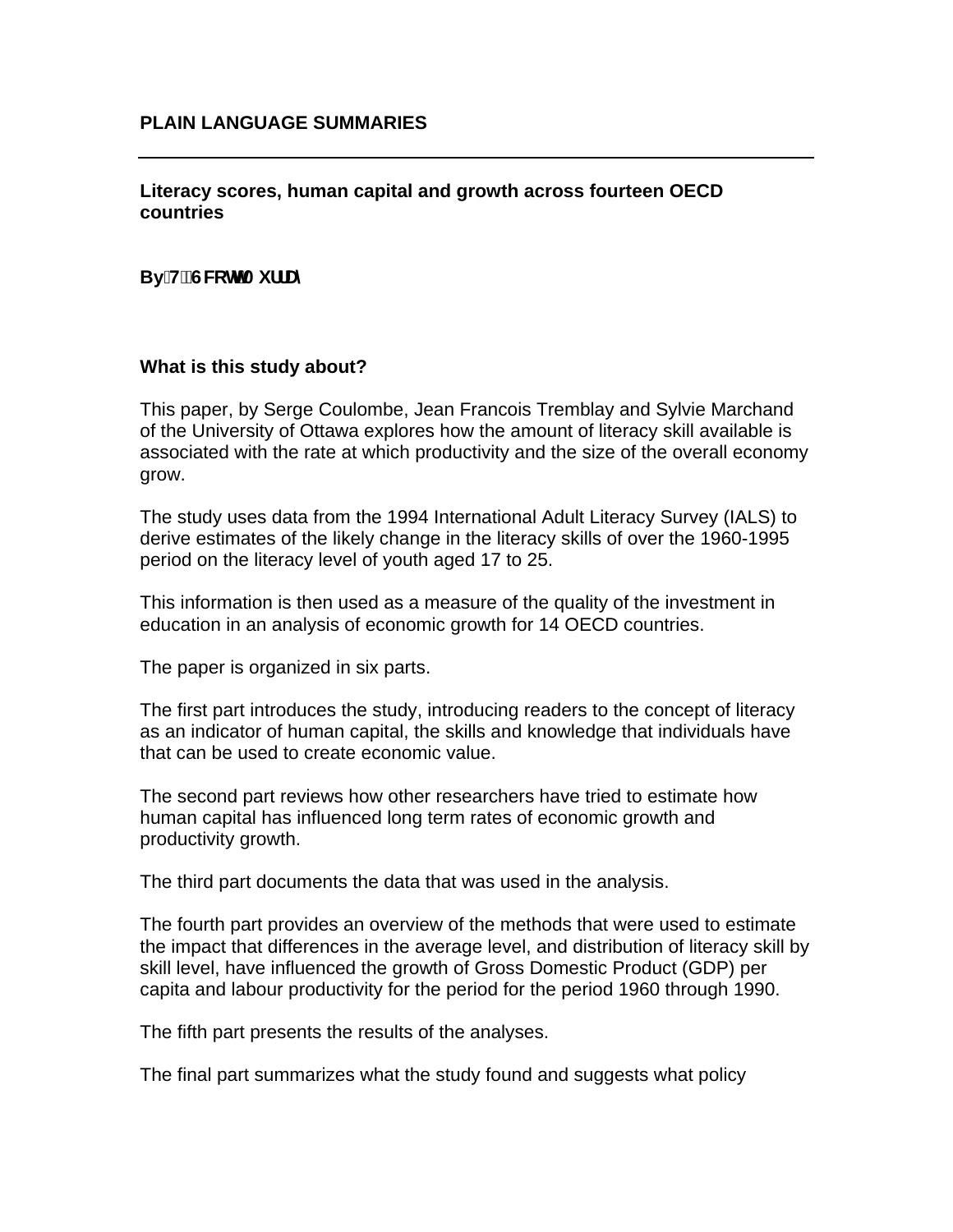makers need to do in response to the new insights offered by the study.

## **What are the questions addressed by the study?**

In studies including large numbers of developed and less developed countries, standard measures of human capital based on educational achievement appear to have a positive and significant long run level effect on countries' GDP and a transitory positive effect on economic growth.

According to neoclassical economic theory this is the best effect a variable such as human capital can have on economic growth since labour productivity growth in the long run is solely determined by the growth rate of technological progress.

One of the most puzzling results in the empirical literature on human capital and growth is, however, that, when the sample under study is restricted to the OECD countries, the effect of human capital or education on economic growth is not significant, sometimes zero, or even negative.

One of the reasons behind this negative result might be associated with the fact that indirect measures of human capital, such as educational attainment and/or enrolment rates, might not be very comparable across countries.

In this paper, Coulombe, Tremblay and Marchand explore the relationship between human capital and economic growth across OECD countries by using direct measures of human capital based on literacy scores.

The literacy data come from the 1994 International Adult Literacy Survey (IALS) for fourteen OECD countries. They use the age distribution of the test results to construct a synthetic time series, over the 1960-1995 period, of the literacy level of the young cohort entering the labour market in each period. The relative literacy level of these cohorts is seen as an indicator of a country's investment in human capital relative to the other countries in the sample.

The results suggest that literacy has had a positive and significant effect on the long run GDP level and labour productivity, and on the transitory growth rate.

The study finds that average literacy scores per country perform better that comparable indicators based on the percentage of the population which has achieved top scores. This result suggests that productivity is mostly influenced by the effect of skill and human capital accumulation on the general labour force, rather than their effect on highly specialized employment only. Second, female literacy appears to have a stronger impact on long term economic growth than male literacy.

## **Why is this study important?**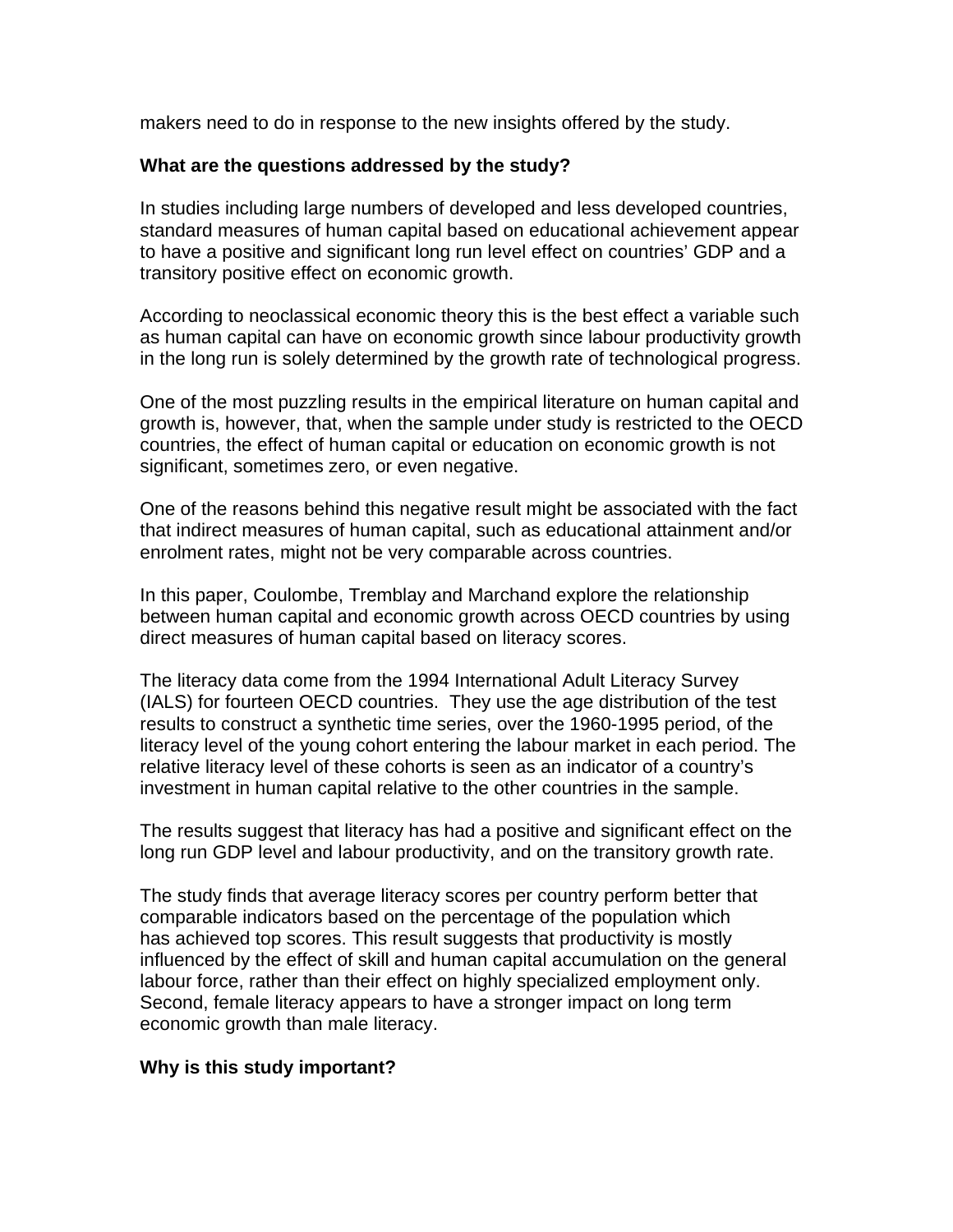This study is important for several reasons.

First, it confirms that literacy is an important dimension of human capital, the skills and knowledge that individuals posses and can put to use economically.

Second, it shows that differences among countries in the average level of literacy skill have had a strong positive impact on both the level of economic activity and upon the rate of economic growth achieved over a 35 year period.

Third, the size of these effects is larger than obtained in previous studies and closely matches the size of the impact of literacy skill upon employment and wages at the individual level.

It is likely that individuals, employers and government policy makers have underestimated the economic value of literacy with the result that they have paid less attention to raising literacy skills than they should have.

If the study can help adults and policy makers find a way to improve literacy skills in the future Canadian's will become richer faster.

## **What does the study conclude?**

The central result of the paper is that direct measures of human capital based on literacy scores perform better than measures based on years of schooling in analyses trying to explain economic growth. The results indicate that, overall, literacy scores have a positive and significant effect on the rate of economic growth, and on the long run levels of wealth (as measured by GDP per capita) and of how labour productivity (the amount of economic output produced per unit of labour).

The key economic policy implication that comes out of this result is that, in contrast to most previous findings, literacy matters for the long run wellbeing of economically developed nations.

The implicit implication of the study is that individuals, employers and government policy makers could get richer, faster, if they found ways to increase levels of adult literacy.

### **Publication information**

## **Serge Coulombe, François Tremblay, and Sylvie Marchand**

**Literacy scores, human capital and growth across fourteen OECD countries Statistics Canada and Human Resources and Skills Development Canada, 2004**